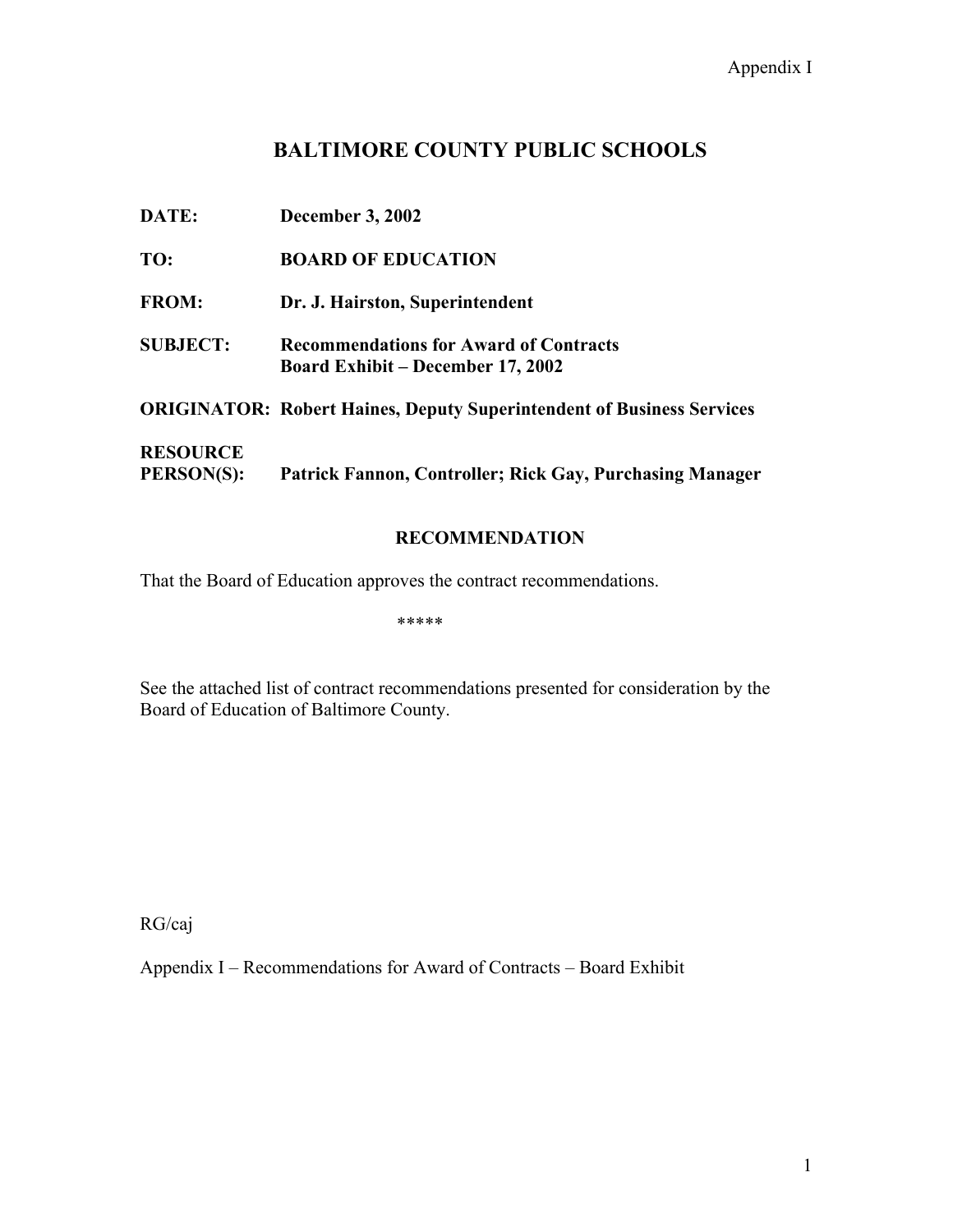# **Recommendations for Award of Contracts Board Exhibit – December 17, 2002**

The following contract recommendations are presented for consideration by the Board of Education of Baltimore County.

# **Contracted Services: Inspections, Preventative Maintenance, and Time & Material Projects with** *Not-to-Exceed* **Quotes**

The Division of Physical Facilities, Office of Maintenance, has requested the Office of Purchasing to issue the following solicitation. The following contract is an indefinitequantity contract, as the services intended for purchase are based upon future needs of the system, and are pending allocation of funds.

It is the intent of the Office of Maintenance to have pre-qualified contractors with the appropriate insurance, training, and certification to be *on call* to do inspections, repairs, and installations. Based upon the previous needs of the Office of Maintenance for these types of services, availability of the contractors when called upon to do work, and the urgency to have the work done within a specified timeframe, the award of contract may be made to five contractors for this solicitation. All work under this contract will be done either by a *time-and-material* basis or by a *not-to-exceed* quote basis.

Inspections will be done by the primary award contractor. If, for any reason, the primary award contractor is unable to do the work within the timeframe of the Office of Maintenance, the next ranked contractor will be asked to do the work, and so on throughout the list. For the following contract, if a larger project with a definable scope has been identified, **all of the award bidders** will be asked to provide a *not-to-exceed* quote. All of the award bidders will be provided with the scope of the project and will be asked to include all materials and labor required to properly complete the project by a specified date. Since all the award bidders are offering a competitive price, the cost is usually substantially less than utilizing the time-and-material scenario. However, this quote process still guarantees that all work is to be done by pre-qualified contractors.

# **1. Contracted Services: Plumbing Services Estimated Annual Value: \$500,000 Five-year Contract Estimated Award Value: \$2,500,000 Contract #RHA-327-03**

A bid for a five-year contract to qualify and select contractors to provide troubleshooting, installation, and repair services for plumbing in Baltimore County Public Schools was issued on October 17, 2002, to 25 vendors. Proposals were received from 12 vendors, including six no-bids and one bid being found to be non-responsive.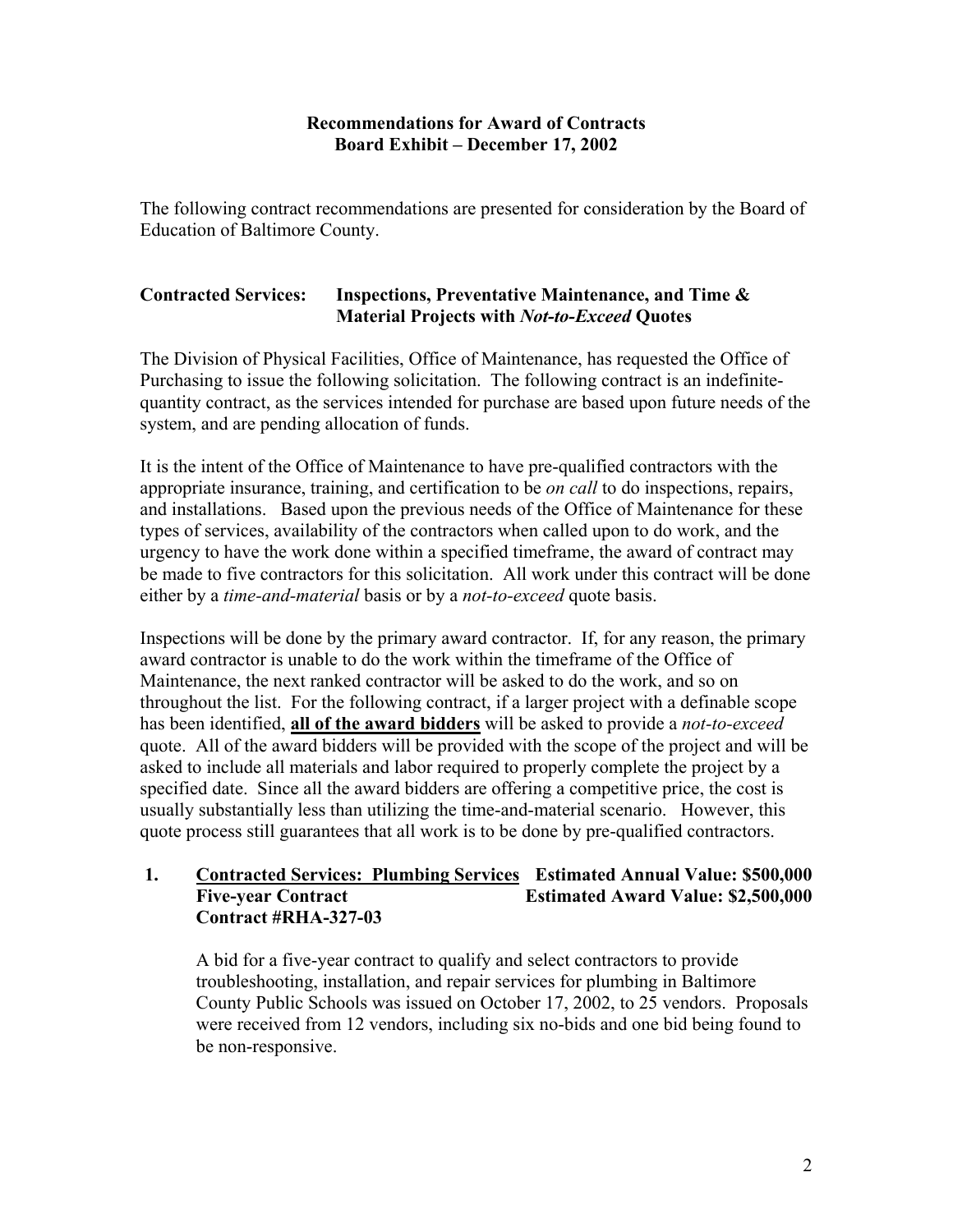The specifications were developed in conjunction with the Office of Maintenance and prospective bidders at a pre-bid conference. It is the intent of the Office of Maintenance to have five contractors *on call* to do plumbing services and troubleshooting of existing systems and to provide installation of new work.

This contract will be utilized by the Offices of Maintenance, Construction, and Food and Nutrition Services. Bidders provided a price for a journeyman plumber and a separate price for an apprentice. The following rates are the combined hourly rates for two people to be on site working: a master plumber with a helper.

| Award           | Company                                            | <b>Hourly Rate</b> |
|-----------------|----------------------------------------------------|--------------------|
| Primary         | Denver Elek Inc., Baltimore MD                     | \$47.73            |
| Secondary       | Phillips Way, Owings Mills, MD                     | \$57.00            |
| <b>Tertiary</b> | G.E. Tignall & Company Inc., Cockeysville, MD      | \$61.50            |
| Fourth          | <b>Chilmar Corporation, Baltimore, MD</b>          | \$78.00            |
| Fifth           | <b>Madison Mechanical Inc., Marriottsville, MD</b> | \$84.00            |

Recommendation of award is to the above contractors in each area as the responsive and responsible bidders offering the most favorable bid prices. The funding for this contract will be provided by the Office of Maintenance's operating budget, the Office of Food and Nutrition Services, Aging School funding, and individual school accounts.

### **2. Campus Beverage Contracts Estimated Annual Value: \$235,000 Five-year Contract Estimated Award Value: \$1,175,000**

Approval for these multi-year contracts is requested for the purchase of various beverages and dispensing equipment for canned fruit drinks, ice tea, lemonade, bottled water, carbonated beverages, and fruit juices furnished by the vending service providers (VSP): The Mid-Atlantic Coca-Cola Bottling Company, Inc., for Pikesville (\$40,000) and Franklin (\$50,000) High Schools, and with Pepsi Bottling Group for Chesapeake (\$35,000), Dundalk (\$50,000), and Lansdowne (\$60,000) High Schools. Contracts are pending for New Town and Hereford High Schools for an as-yet-undetermined amount with a VSP to be determined.

There are currently 125 campuses, or 73 percent of the schools in BCPS, that have a VSP contract that pays the campus a commission; 9 campuses have a VSP agreement that does not provide a commission payment; 23 campuses do not have a VSP but provide their own vending activity by purchasing soda and/or snacks and selling the products at the school; and 5 schools have a combination of a VSP with commission and self-stocked vending.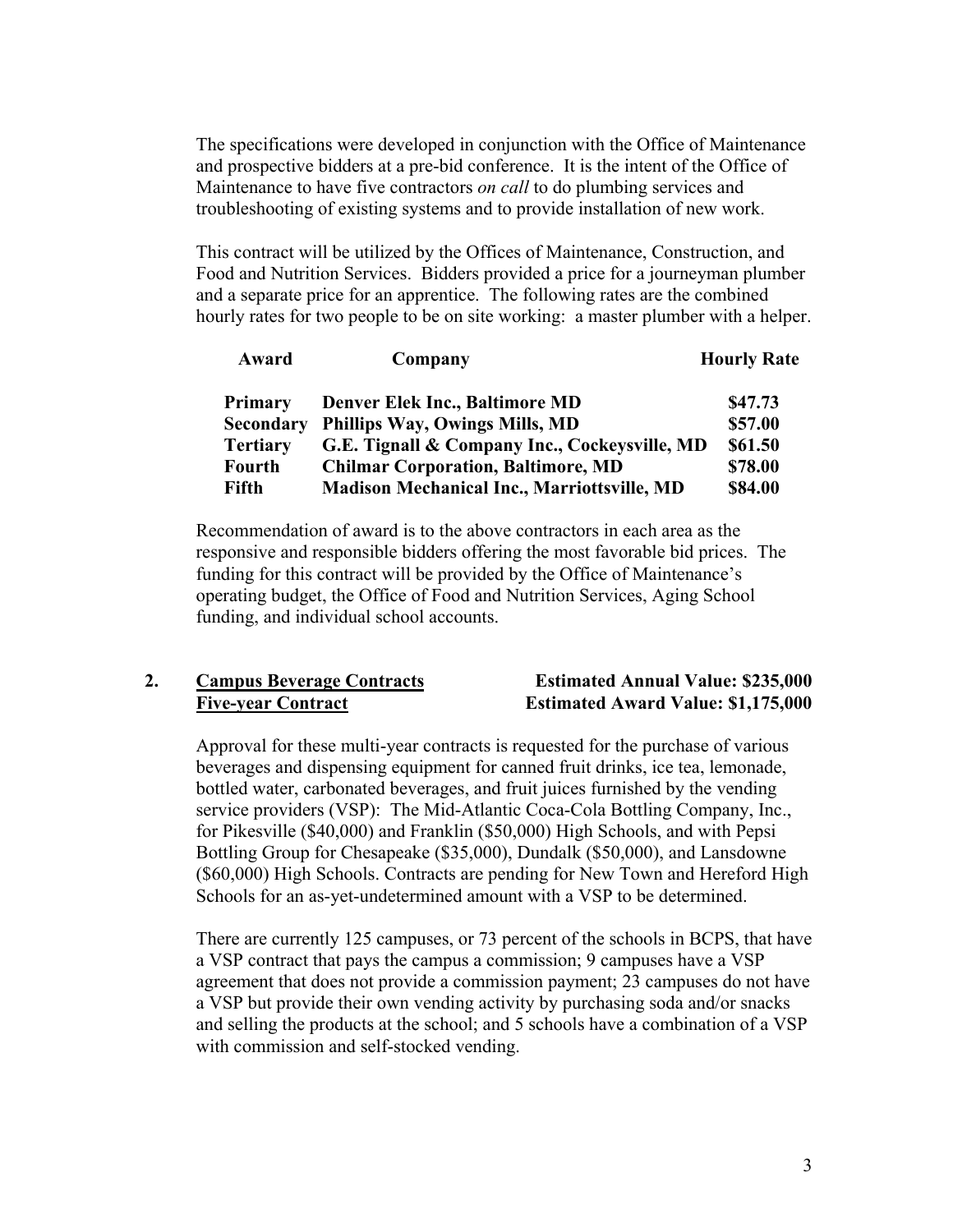These are multi-year contracts (5 years), which call for the VSPs to supply vending machines, stock the vending machines with their particular products, collect the money from the machines, and send a commission check to the schools based on the gross revenues generated from the vending sales. In return for these vending rights, each school receives from the VSP an agreed upon cash sponsorship fee or product in kind based upon historical data of soft drink utilization. These vending rights allow for the placement of vending equipment in the various campus locations excluding the facilities under the operation of the BCPS' Office of Food and Nutrition Services for the term of the contract. In accordance with current MSDE policy, the machines are turned off during the hours that the Office of Food and Nutrition Services is serving meals and therefore do not directly compete with the food and nutrition program. During the term of the contract the school system agrees that no product, other than that offered by the awarded VSP, will be placed in or displayed on campus, except in the area operated by the Office of Food and Nutrition Services, and that no competitive products shall be used or sold on the premises during school sponsored events. All proceeds are deposited in the campus student activity fund and used for benefit of the students at that campus. There is no rental fee or cost for the vending machines. The beverage products are delivered by the following companies directly to the campus on an as-needed basis.

#### **The Pepsi Bottling Group, Cheverly, MD**

Carbonated Beverages: Pepsi, Caffeine Free Pepsi, Diet Caffeine Pepsi, Diet Pepsi, Swepps (Ginger ale), Sierra Mist (Lemon/Lime).

#### **Mid-Atlantic Coca-Cola Bottling Company, Inc. Baltimore, MD**

Carbonated Beverages: Coca-Cola, Coca-Cola Classic, Diet Coke, Sprite, and Diet Sprite. Non-carbonated Beverages: Fruitopia, Minute Maid Juices, Powerade, and Bottled Water

The agreements are requirements contracts with quantities projected by the VSP. BCPS offers no guarantee that the estimated quantities will be met and/or exceeded. The total-dollar value of the contract is estimated with the final-dollar amount determined by the actual products purchased during the contract period. The approval of these contracts is in keeping with BCPS' Board of Education Policy 3000, to explore all practical and legal sources of income, and Policy 1400, allowing individual schools to enter into a relationship with a private business firm to generate funds.

The total award of these seven contracts is estimated to be \$1,175,000, or more, for the five-year term. There is no BCPS funding involved.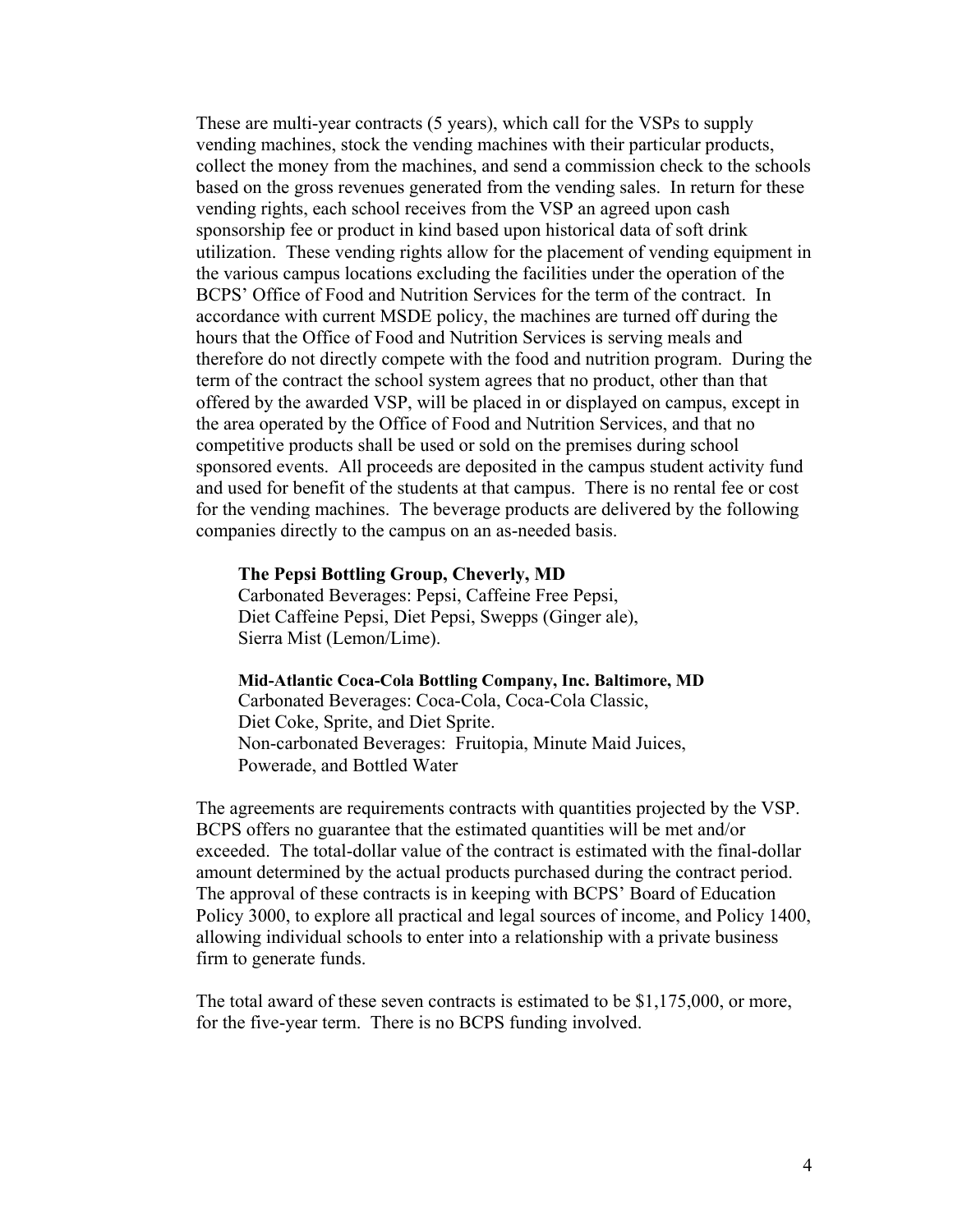## **3. RFI: Computer Memory Modules Estimated Award Value: \$150,000 Contract #RHA-339-03**

A request for information was issued to 51 vendors on October 3, 2002, for establishing a *pre-qualified vendor* list to be used to obtain quotes for firm-fixed pricing for computer memory modules on an *as-needed* basis. Due to the price of memory modules fluctuating on a daily basis, most vendors are not able to maintain pricing for extended periods of times. It is the intent to be able to email all award bidders to obtain a firm-fixed price for their memory modules. Then a purchase order can be completed within 72 hours of receipt of the quotes**.**  Proposals were received from 16 vendors.

This is an indefinite-quantity contract and will serve as the source document for the memory modules until October 31, 2003. This contract is extendable up to one additional year. The specifications were developed in conjunction with the Office of Information Technology. The solicitation identifies the products that are acceptable and requires all bidders to provide insurance, shipping, and technical support within their pricing. Additionally, bidders are required to warrant their products for life. Recommendation is being made to the following 16 participants that provided the required documentation and affidavits.

**Asset Recovery Solutions, Rockville, MD Azarat Marketing Group, Miami, FL Communication & Tech, Inc., Gaithersburg, MD Creative Source Unlimited, Inc., College Park, GA Disys, Chantilly, VA Newerram Memory, Dallas, TX Grrasp, Inc., Bethesda, MD Landon Systems, Corp., Westminster, MD Lifetime Memory Products, Inc., Irvine, CA Magothy Technology, LLC, Pasadena, MD Micro Pro, Inc., Cleveland, OH NIS Solutions, Inc., Sterling, VA Peripheral Enchancements, Ada, OK Rocky Mountain Ram, King Of Prussia, PA SPS, Inc., Rockville, MD Washington Square Associates, Inc., Arlington, VA** 

The contract value is estimated to be approximately \$150,000 per year, but may vary greatly depending upon the needs of the system. Funding for the memory modules will be through the Office of Information Technology's operating budget, individual school operating budgets, and grant funding.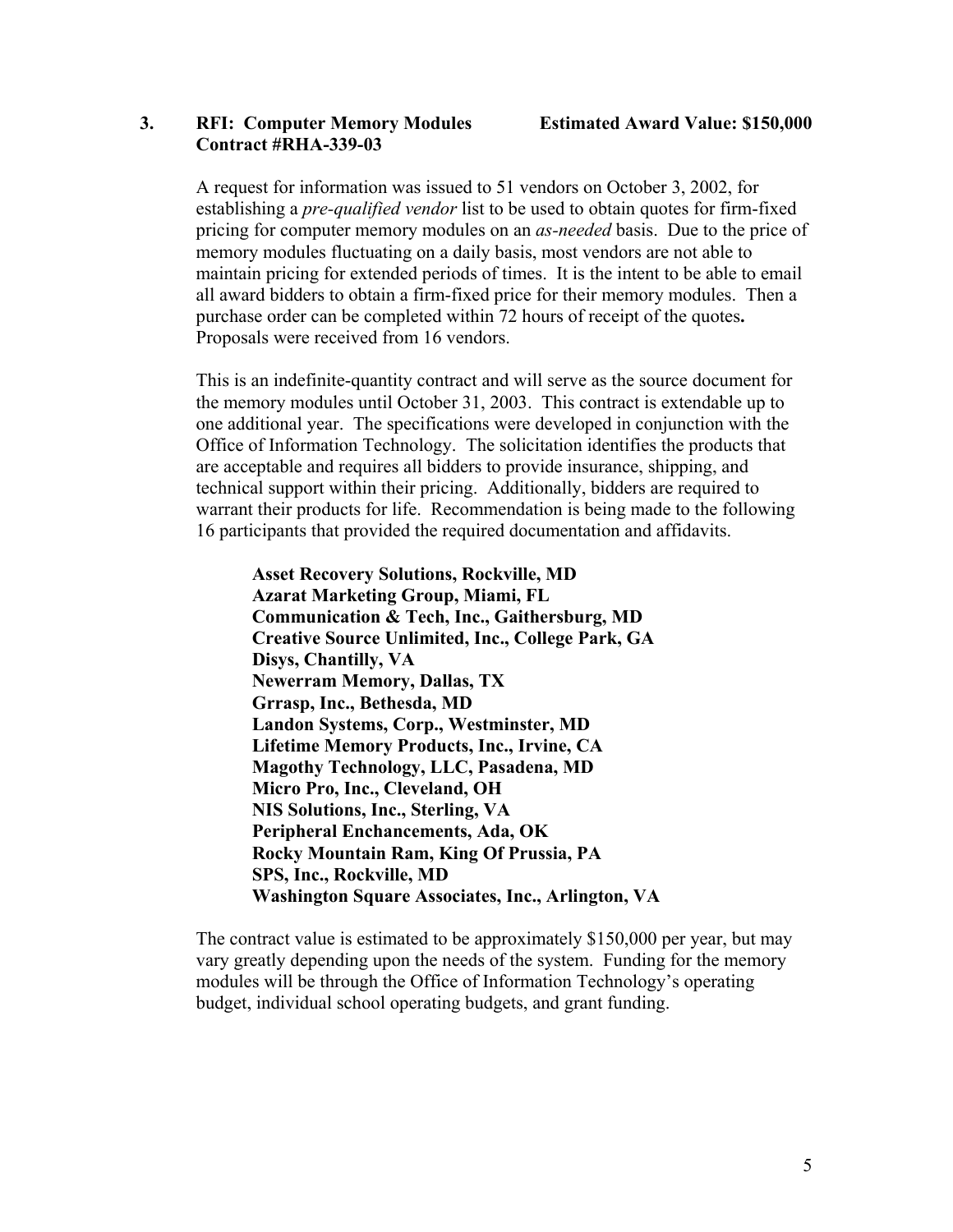# **4. School Buses Award Value: \$4,374,647 Six-month Contract Contract #PCR-204-03**

A bid for the purchase of the following school buses was issued on October 17, 2002, to ten vendors. Responses were received from four vendors.

- 1. 37 GROUP I buses that accommodate 64 walk-on passengers.
- 2. 42 GROUP III buses configured to accommodate 20 walk-on passengers and 3 wheelchair passengers.
- 3. 1 GROUP IV type D transit-style (municipal style, flat front) buses configured to accommodate 66 walk-on passengers and one wheel chair passenger.

Awards of contract are recommended to the lowest bidder meeting all specifications:

 GROUP I: District International Hyattsville, MD in the amount of \$1,941,797 GROUP II: West End Service Ellicott City, MD in the amount of \$2,432,850 GROUP IV: Not purchased

The purchase will be funded by a multi-year lease purchase agreement.

The bid was designed to allow for the purchase of a completed school bus from a single vendor, or for the purchase of the chassis and body from separate vendors with the body vendor completing the final assembly. All bidders responded only with a completed unit proposal.

| <b>ITEM</b>       | <b>American Bus</b> | District      | West End    | Harbor       |
|-------------------|---------------------|---------------|-------------|--------------|
|                   |                     | International | Service     | Truck        |
|                   |                     |               |             | <b>Sales</b> |
| Group I.1         |                     |               |             |              |
| (Complete)        |                     |               |             |              |
| <b>Unit Price</b> | \$52,777.00         | \$52,481.00   | \$53,395.63 | NB           |
|                   |                     |               |             |              |
| Group III.1       |                     |               |             |              |
| (Complete)        |                     |               |             |              |
| Unit Price        | \$58,135.00         | \$58,355.00   | \$57,924.63 |              |
|                   |                     |               |             |              |
| Option I-Air      | $$5,180.00+$        | \$6,453.00    | \$5,704.84  |              |
| Conditioning      | \$1,600.00          |               |             |              |
|                   |                     |               |             |              |
| Group IV.1        |                     |               |             |              |
| (Complete)        |                     |               |             |              |
| Unit Price        | \$67,006.00         | \$71,980.00   | NB          |              |